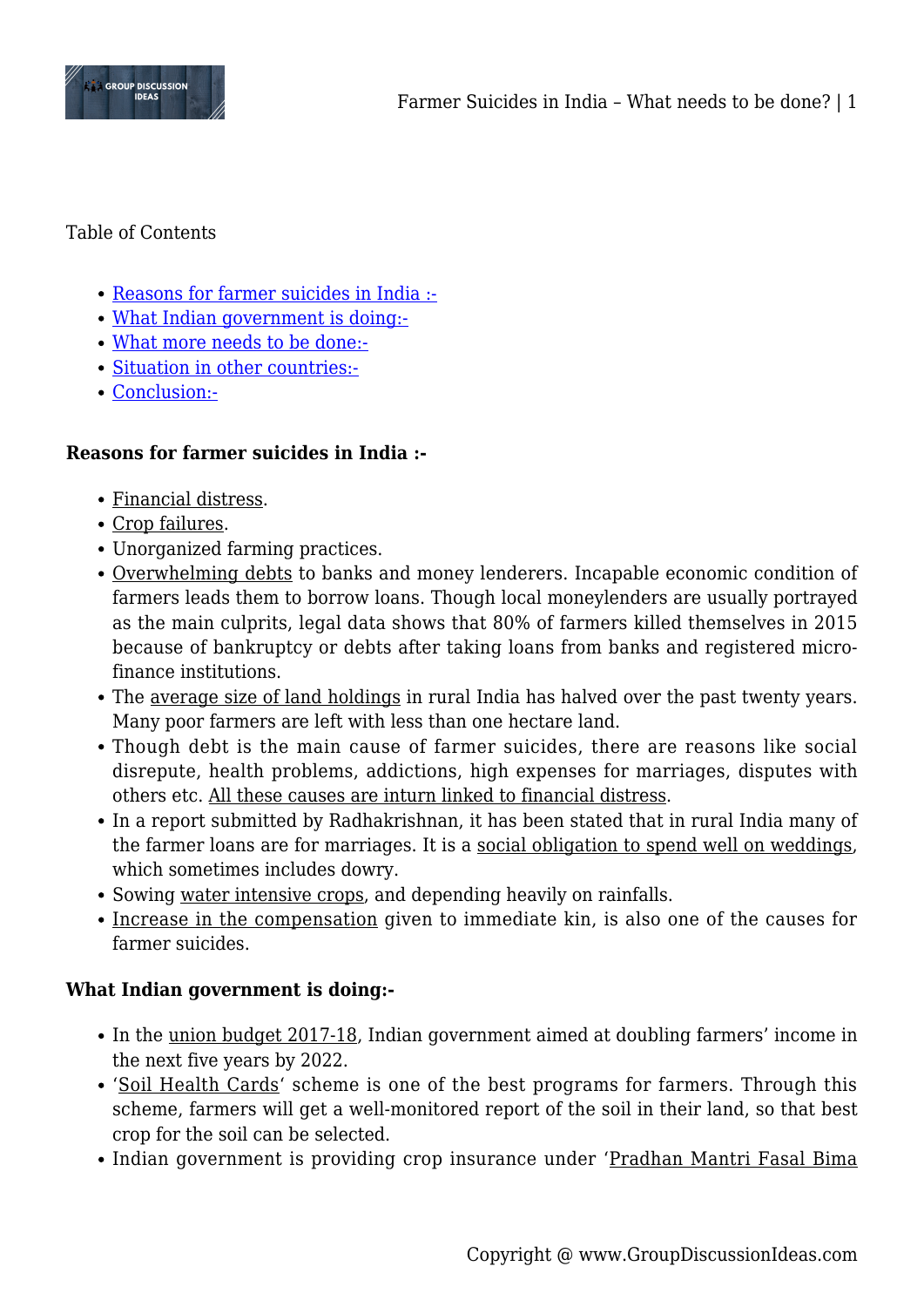

Yojana' (PMFBY) program.

- 'Agriculture Produce and Market Committee (APMC) act' was implemented to develop efficient marketing system for agricultural produce.
- 'Mahatma Gandhi Rural Employment Guarantee (MNREGA) Act' was introduced to ensure jobs to the rural population during non-farming seasons, so that migration of agrarian community to cities in search of jobs can be curbed.
- Maharashtra reported the maximum number of farmer suicides in 2016. It has launched a water conservation scheme named 'Jalyukt Shivar Abhiyan' to make Maharashtra a drought-free state by 2019.
- Maharashtra state government aimed to become zero farmers suicide state in year 2017 and 2018. It launched 'Baliraj Chetana Abhiyan' which is replacing more than 100 schemes for the upliftment of farmers through a holistic approach of socioeconomic development model.
- In 2019's interim budget, Indian government announced 'PM-Kisan samman nidhi yojana' to give Rs.6000 per annum to poor farmers, who own less than 2-hectares of land.

# **What more needs to be done:-**

- Larger land holdings can be one of the solution to prevent the farmer suicides in India. Size of land holdings can be increased by promoting practices of land pooling and through collective farming.
- The present 'minimum support price' for agricultural produce is not even sufficient to repay the loans. MSP needs to be increased.
- The reasons for farmers suicides vary from state to state. For example, in some states lack of rainfall is causing crop failures. For that, crops that need less water should be promoted. States should identify their problem areas, and needed to work on that. This will be helpful to farmers more than the nation-wide programs.
- Easier access to credit loans.
- Reducing input costs and encouraging organic farming practices.
- Conducting awareness programs on crop insurance schemes.
- Implementing advanced technologies in agriculture leads to increase in productivity.

# **Situation in other countries:-**

- Farming profession is considered as high stress profession not just in India but also in some other countries like Sri Lanka, USA, Canada, England and Australia.
- Large land holdings and introduction of advanced farming technologies have succeeded in improving the farmer's life in developed countries.